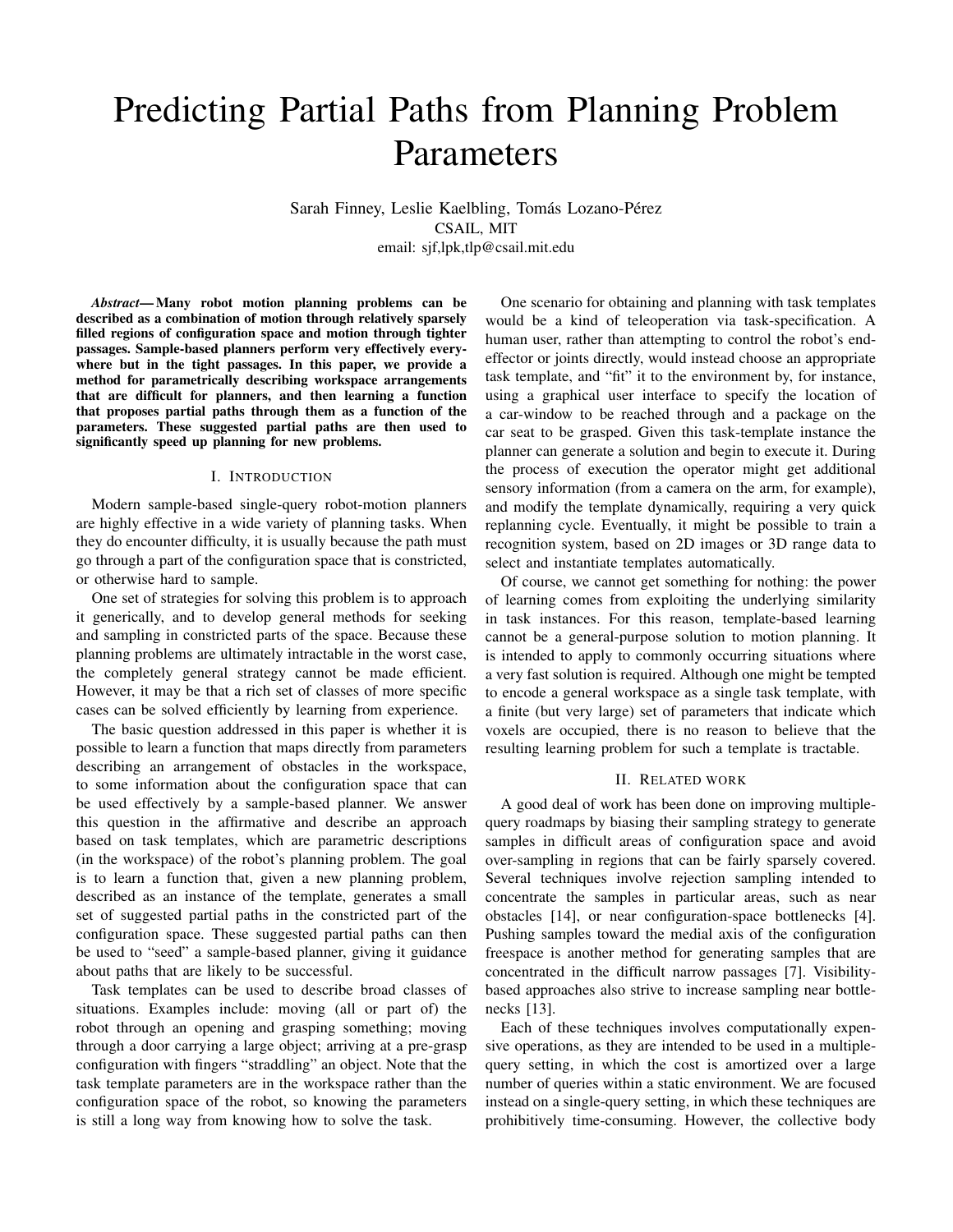of work argues persuasively that a relatively small number of carefully selected samples can make the planning job much easier. Our approach is similarly intended to address these difficult regions of the planning space.

Other similarly motivated techniques temporarily expand the freespace by contracting the robot to identify the narrow passages [11, 6], and these methods are fast enough to apply to single-query problems. Nonetheless, they are required to discover the structure of the environment at planning time. We would like to use learning to move much of this work offline.

A related class of techniques looks at aspects of the workspace, rather than configuration space, to bias sampling toward finding difficult narrow passages [8, 16, 15, 5]. This work builds on the intuition that constrained areas in configuration space are also often constrained in the workspace, and are easier to identify in the lower dimensional space. Our work shares this intuition.

There are also a number of strategies for guiding the search in a single-query setting. Voronoi-based [17] and entropyguided [2, 10] exploration are among these techniques. Since we are proposing a learning method that predicts partial paths in order to help a single-query planner, our approach is compatible with any single-query probabilistic roadmap exploration strategy. In particular, in this paper we integrate our approach with Stanford's single-query, bidirectional, lazy (SBL) planner [12].

Other approaches have also taken advantage of learning. Features of configuration space can be used to classify parts of the space and thereby choose the sampling strategies that are most appropriate for building a good multiple-query roadmap in that region [9]. Burns and Brock learn a predictive model of the freespace to better allocate a roadmap's resources and avoid collision checking [1]. This use of learning is related to ours, but is again in a multiple-query setting, and so does not address generalizing to different environments.

#### III. TASK-TEMPLATE PLANNING

The task-template planner is made up of two phases: first, the task is described parametrically as an instance of the template, and used as input to a learned *partial-path suggestion function* that generates a set of candidate partial paths for solutions; second, these partial paths are used to initialize a sample-based planner, suitably modified to take advantage of these suggestions. If the suggested partial paths are indeed in parts of the configuration space that are both useful and constricted, then they will dramatically speed up the samplebased planner.

To make the discussion concrete, we will use as a running example a mobile two-degree-of-freedom arm, operating in essentially a planar environment. One common task for such a robot will be to go through doors. A door in a planar wall can be described using 3 parameters ( $x_{door}$ ,  $y_{door}$ ,  $\theta_{door}$ ) as shown in figure 1 (top left). Note that the environment need not be exactly conformant to the template, as shown in figure 1 (top right). As long as the suggestions to the planner help it with the



Fig. 1. A task template. Top left: Parameterization of the template. Top right: Application of task template to a complex environment. Bottom: Suggested partial paths generated by the same strategy for different environments.

difficult parts of the environment, the planner can handle other sparsely arranged obstacles. The remaining panels in figure 1 show some useful suggested partial paths.

The overall learning approach generates training examples by calling a single-query planner on a number of planning problems, each of which is an instance of the same task template. Each plan is then examined to extract the most constrained portion of the path, and the partial path through this "tight spot" is stored along with the task-template parameters describing the world. We then train several partial-path generators on this data. The idea is that the partial-path suggestion function will learn the parametric dependence of the useful partial paths on the task-template instance parameters, and therefore apply to previously unseen examples.

Additionally, we must adapt the single-query planner so that it can take in, along with the start and goal configuration for a particular query, a set of suggested partial paths.

#### *A. Generating training data*

For each task template, we assume a source of training task instances of that template. These instances might be synthetically generated at random from some plausible distribution, or be drawn from some source of problems encountered in the world in which the robot will be operating.

We begin with a set of task instances,  $t^1, \ldots, t^n$ , where each task instance is a specification of the detailed problem, including start and goal configurations and a description of the workspace obstacles. These descriptions will generally be non-parametric in the sense of not having a fixed size. We will convert each of these tasks and their solution paths into a training example,  $\langle x^i, y^i \rangle$ , where  $x^i$  is a parametric representation of  $t^i$  as an instance of the task template, and  $y^i$  is a path segment. Intuitively, we instantiate the task template for the particular task at hand. In the case of the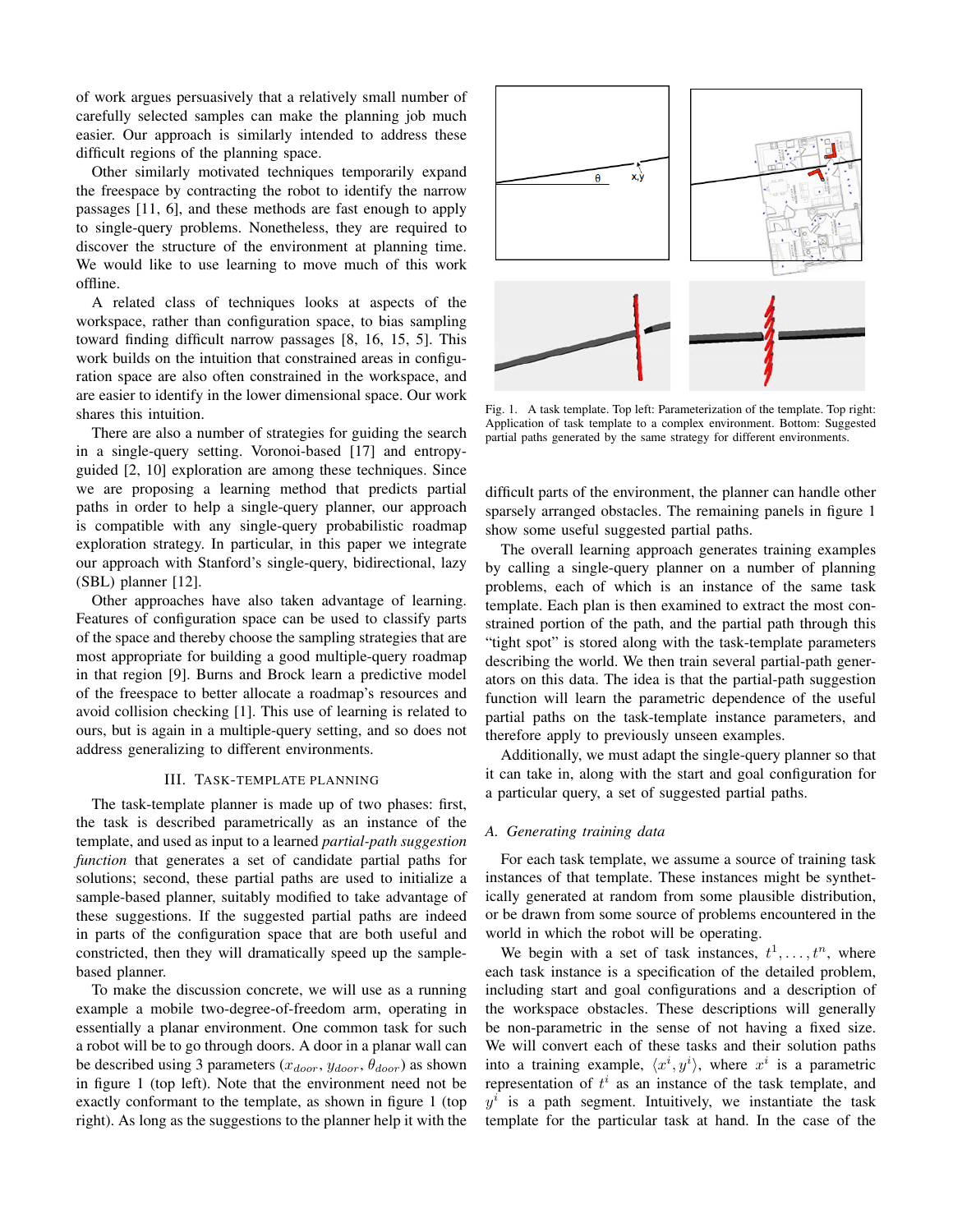doorway example this means identifying the door, and finding its position and orientation,  $x_{door}$ ,  $y_{door}$  and  $\theta_{door}$ .

Currently, we assume the each  $t^i$  in the training set is "labeled" with a parametric description  $x^i$ ; in the future, we expect that the labels might be computed automatically. To generate the  $y^i$  values, we begin by calling the single-query planner on task instance  $t^i$ . If the planner succeeds, it returns a path  $p = \langle c_1, ..., c_r \rangle$  where the c's are configurations of the robot, connected by straight-line paths.

We do not, however, want to use the entire path to train our learning algorithm. Instead we want to focus in on the parts of the path that were most difficult for the planner to find, so we will extract the most constrained portion of the path, and use just this segment as our training data. Before we analyze the path, we would like to reduce the number of unnecessary configurations generated by the probabilistic planner, so we begin by smoothing the path. This process involves looking for non-colliding straight-line replacements for randomly selected parts of the path, and using them in place of the original segment. We made use of the SBL planner's built-in smoother to do this.

We also want to sample the paths at uniform distance intervals, so that paths that follow similar trajectories through the workspace are similar when represented as sample sequences. Thus, we first resample the smoothed path at a higher resolution, generating samples by interpolating along  $p$  at some fixed distance between samples, resulting in a more finely sampled path.

Given this new, finely sampled path  $p'$ , we now want to extract the segment that was most constrained, and therefore difficult for the planner to find. In fact, if there is more than one such segment, we would like to find them all. For each configuration in the path, we draw some number of samples from a normal distribution centered on that configuration (sampling each degree of freedom independently). Each sample is checked for collision, and the ratio of colliding to total samples is used as a measure of how constrained the configuration is.

We then set a threshold to determine which configurations are tight, and find the segments of contiguous tight configurations. Our outputs need to have a fixed length  $l$ , so for all segments less than  $l$ , we pad the end with the final configuration. For segments with length greater than  $l$ , we skip configurations in cases where skipping does not cause a collision.

In our more complicated test domains, we found that it was useful to add a step that pushes each configuration away from collisions, by sampling randomly around each configuration in the path, and replacing it if another is found that has greater clearance. This makes it less likely that we will identify spurious tight spots, and it also makes the segment we extract more likely to generalize, since it has a larger margin of error. This step also requires that we are careful not to decrease the path's clearance when we smooth it. In this way, we extract each of the constrained path segments from the solution path. Each of these, paired with the parametric description of the task, becomes a separate data point.

# *B. Learning from successful plans*

Each of our *n* training instances  $\langle x^i, y^i \rangle$  consists of a tasktemplate description of the world,  $x^i$ , described in terms of  $m$  parameters, and the constrained segment from a successful path,  $y<sup>i</sup>$ , as described above. The configurations have consistent length d (the number of degrees of freedom that the robot has), and each constrained segment has been constructed to have consistent length l, therefore  $y^i$  is a vector of length ld.

At first glance, this seems like a relatively straightforward non-linear regression problem, learning some function  $f^*$  from an *m*-dimensional vector x to an  $ld$ -dimensional vector y, so that the average distance between the actual output and the predicted output is minimized. However, although it would be useful to learn a single-valued function that generates one predicted  $y$  vector given an input  $x$ , our source of data does not necessarily have that form. In general, for any given task instance, there may be a large set of valid plans, some of which are qualitatively different from one another. For instance, members of different homotopy classes should never be averaged together.

Consider a mobile robot going around an obstacle. It could choose to go around either to the left of the obstacle, or to the right. In calling a planner to solve such problems, there is no general way to bias it toward one solution or the other; and in some problems there may be many such solutions. If we simply took the partial paths from all of these plans and tried to solve for a single regression function  $f$  from  $x$  to  $y$ , it would have the effect of "averaging" the outputs, and potentially end up suggesting partial paths that go through the obstacle.

*1) Mixture model:* To handle this problem, we have to construct a more sophisticated regression model, in which we assume that data are actually drawn from a mixture of regression functions, representing qualitatively different "strategies" for negotiating the environment. We learn a generative model for the selection of strategies and for the regression function given the strategy, in the form of a probabilistic mixture of h regression models, so that the conditional distribution of an output  $y$  given an input  $x$  is

$$
Pr(y|x) = \sum_{k=1}^{h} Pr(y|x, s = k) Pr(s = k|x) .
$$

where  $s$  is the mixture component responsible for this example.

For each strategy, we assume that the components of the output vector are generated independently, conditioned on  $x$ ; that is, that

$$
Pr(y|x, s = k) = \prod_{j=1}^{ld} Pr(y_j|x, s = k) .
$$

Note that this applies to each configuration on the path as well as each coordinate of each configuration. Thus, the whole partial path is being treated as a point in an  $ld$ -dimensional space and not a sequence of points in the configuration space. The parameter-estimation model will cluster paths such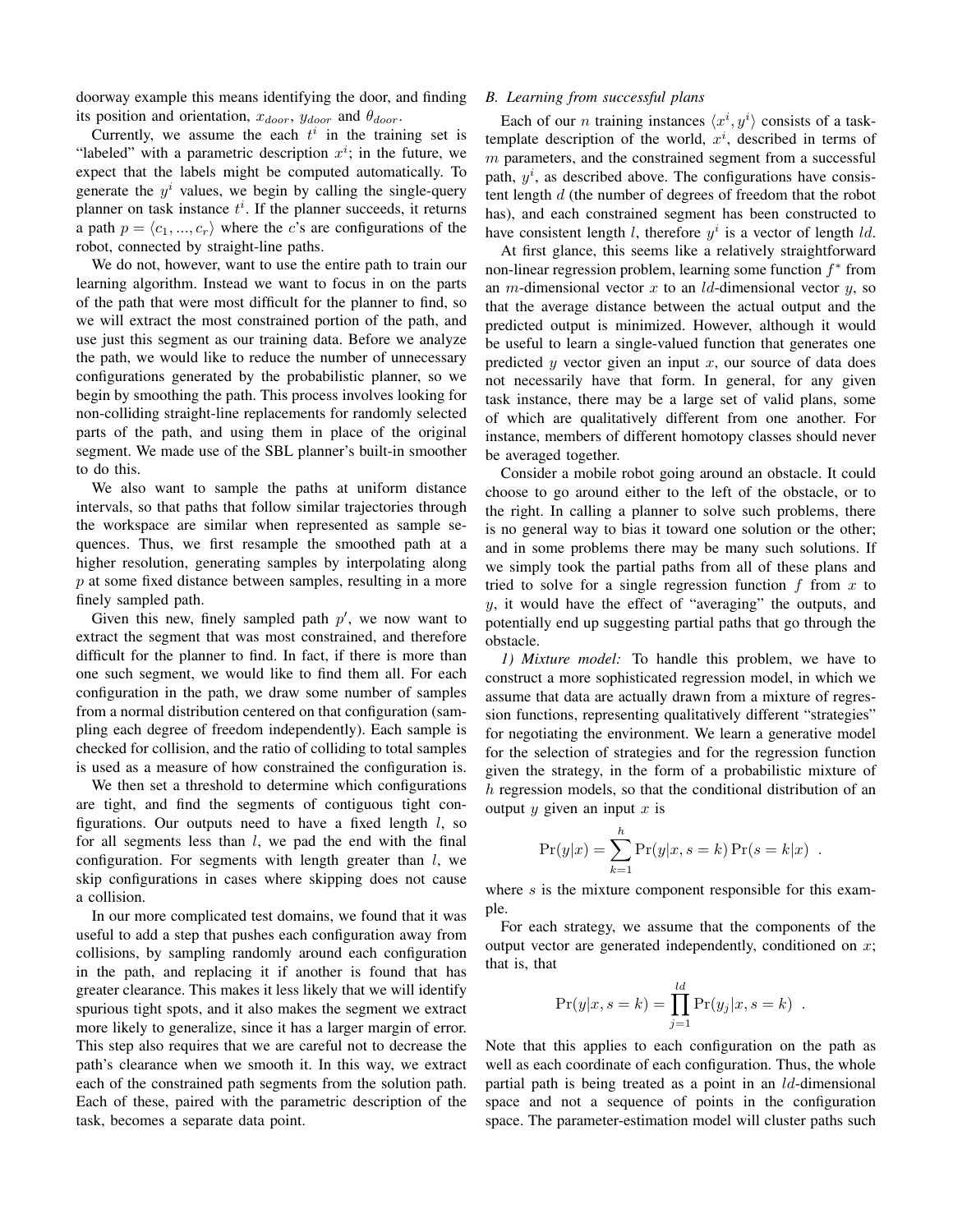

Fig. 2. Data with linear regression (left) and mixture regression (right) fits.

that this independence assumption is satisfied, to the degree possible, in the model.

Then, we assume that each  $y_j$  has a linear dependence on  $x$  with Gaussian noise, so that

$$
Pr(y_j|x, s = k) = \frac{1}{\sigma_{jk}\sqrt{2\pi}} \exp\left(-\frac{(y_j - w_{jk} \cdot x)^2}{2\sigma_{jk}^2}\right) ,
$$

where  $\sigma_{ik}$  is the standard deviation of the data in output dimension j of strategy k from the nominal line, and  $w_{jk}$  is an  $m$ -dimensional vector of weights specifying the dependence of the mean of the distribution of  $y_j$  in strategy k given x as the dot product of  $w_{jk}$  and x.

It would be possible to extend this model to contain nonlinear regression models for each mixture components, and it might be useful to do so in the future. However, the current model can approximate a non-linear strategy function by using multiple linear components.

In our current model, we assume that  $Pr(s = k|x)$  is actually independent of  $x$  (we may wish to relax this in future), and define  $\pi_k = \Pr(s = k)$ . So, finally, we can write the log likelihood of the entire training set  $LL(\sigma, w, \pi)$ , as a function of the parameters  $\sigma$ , w, and  $\pi$ , (note that each of these is a vector or matrix of values), as

$$
\sum_{i=1}^{n} \log \sum_{k=1}^{h} \pi_k \prod_{j=1}^{ld} \frac{1}{\sigma_{jk} \sqrt{2\pi}} \exp \left(-\frac{(y_j^i - w_{jk} \cdot x^i)^2}{2\sigma_{jk}^2}\right)
$$

.

We will take a simple maximum likelihood approach and attempt to find values of  $\sigma$ , w, and  $\pi$  that maximize this likelihood, and use that parameterization of the model to predict outputs for previously unseen values of  $x$ .

Figure 2 illustrates a data set in which the  $x$  and  $y$  are one dimensional. In the first frame, we show the best single linear regression line, and in the second frame, a mixture of linear regression models. It is clear that a single linear (or non-linear, for that matter) regression model is inappropriate for this data.

The model described in this section is essentially identical to one used for clustering trajectories in video streams [3], though their objective is primarily clustering, where ours is primarily regression.

*2) Parameter estimation:* If we knew which training points to assign to which mixture component, then the maximum likelihood parameter estimation problem would be a simple matter of counting to estimate the  $\pi_k$  and linear regression to estimate  $w$  and  $\sigma$ . Because we don't know those assignments, will will have to treat them as hidden variables. Let  $\gamma_k^i$  =

 $Pr(s^i = k | x^i, y^i)$  be the probability that training example i belongs to mixture component  $k$ . With this model we can use the expectation-maximization (EM) algorithm to estimate the maximum likelihood parameters.

We start with an initial random assignment of training examples to mixture components, ensuring that each component has enough points to make the linear regression required in the M step described below be well-conditioned.

In the expectation (E) step, we temporarily assume our current model parameters are correct, and use them and the data to compute the responsibilities:

$$
\gamma^i_k := \frac{\pi_k \Pr(y^i | x^i, s^i = j)}{\sum_{a=1}^h \pi_a \Pr(y^i | x^i, s^i = a)}
$$

.

In the maximization (M) step, we temporarily assume the responsibilities are correct, and use them and the data to compute a new estimate of the model parameters. We do this by solving, for each component  $k$  and output dimension  $j$ , a weighted linear regression, with the responsibilities  $\gamma_k^i$  as weights. Weighted regression finds the weight vector,  $w_{jk}$ , minimizing

$$
\sum_i \gamma^i_k (w_{jk} \cdot x^i - y^i_j)^2 \enspace .
$$

When the regression is numerically ill-conditioned, we use a ridge parameter to regularize it.

In addition, for each mixture component  $k$ , we re-estimate the standard deviation:

$$
\sigma_{jk} := \frac{1}{\sum_i \gamma_j^i} \sum_i \gamma_j^i (w_{jk} \cdot x^i - y_j^i)^2 \enspace .
$$

Finally, we reestimate the mixture probabilities:

$$
\pi_j := \frac{1}{n} \sum_{i=1}^n \gamma_j^i .
$$

This algorithm is guaranteed to find models for which the log likelihood of the data is monotonically increasing, but has the potential to be trapped in local optima. To ameliorate this effect, our implementation does random re-starts of EM and selects the solutions with the best log likelihood.

The problem of selecting an appropriate number of components can be difficult. One standard strategy is to try different values and select one based on held-out data or crossvalidation. In this work, since we are ultimately interested in regression outputs and not the underlying cluster structure, we simply use more clusters than are likely to be necessary and ignore any that ultimately have little data assigned to them.

#### *C. Generating and using suggestions*

Given the model parameters estimated from the training data, we can generate suggested partial paths from each strategy, and use those to bias the search of a sample-based planner. In our experiments, we have modified the SBL planner to accept these suggestions, but we expect that most samplebased planners could be similarly modified. We describe the way in which we modified the SBL planner below.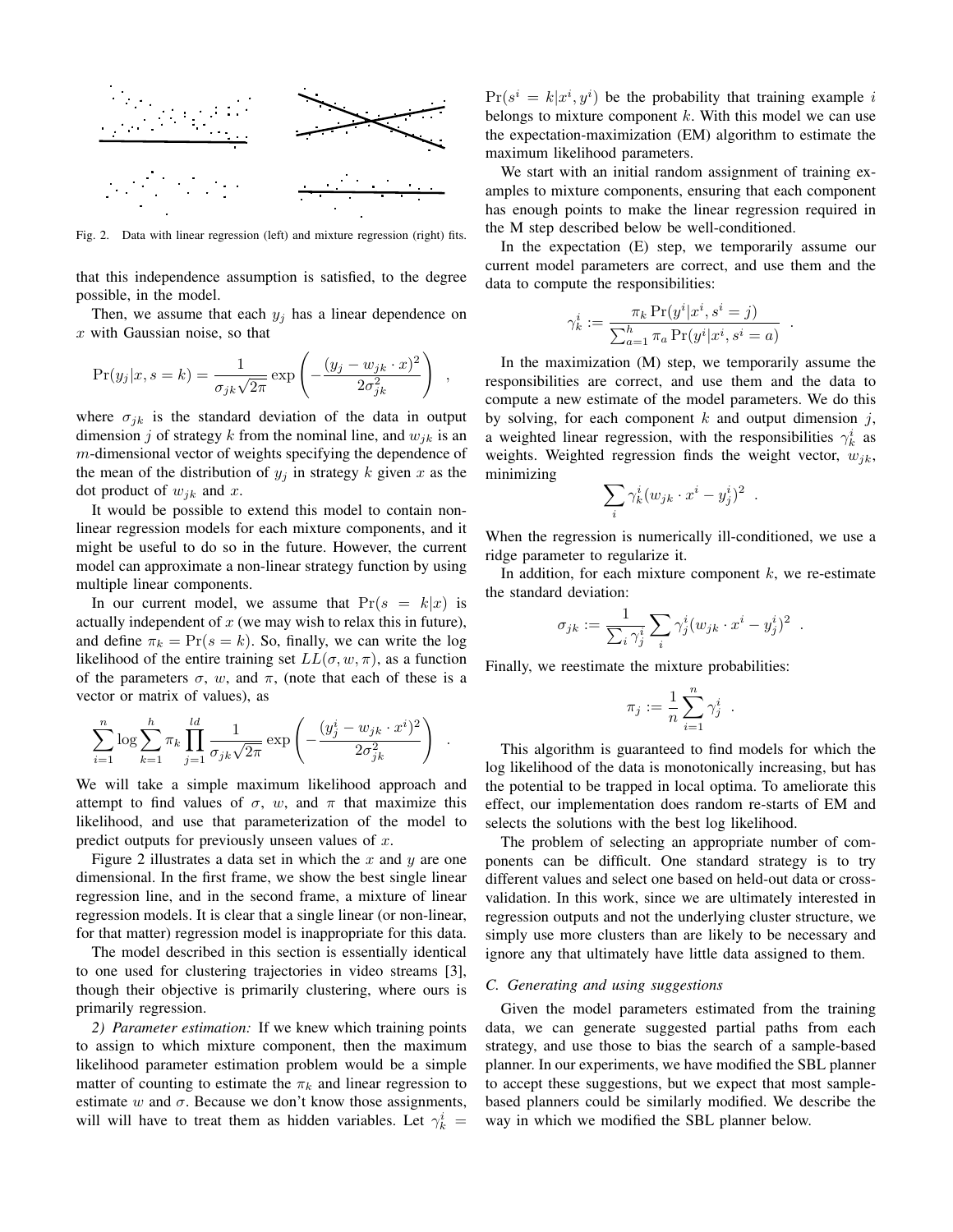For a new planning problem with task-template description x, each strategy k generates a vector  $y^k = w_k \cdot x$  that represents a path segment. However, in the new planning environment described by  $x$ , the path segment may have collisions. We want to avoid distracting the planner with bad suggestions, so we collision-check each configuration and each path between consecutive configurations, and split the path into valid subpaths. For example, if  $y$  is a suggested path, consisting of configurations  $\langle c_1, \ldots, c_{15} \rangle$ , imagine that configuration  $c_5$  collides, as do the paths between  $c_9$  and  $c_{10}$ and between  $c_{10}$  and  $c_{11}$ . We would remove the offending configurations, and split the path into three non-colliding segments:  $\langle c_1 \ldots c_4 \rangle$ ,  $\langle c_6 \ldots c_9 \rangle$ , and  $\langle c_{11} \ldots c_{15} \rangle$ . All of the non-colliding path suggestions from each strategy are then given to the modified SBL planner, along with the initial start and goal query configurations.

The original SBL planner searches for a valid plan between two configurations by building two trees:  $T_s$ , rooted at the start configuration, and  $T_q$ , rooted at the goal configuration. Each node in the trees corresponds to a robot configuration, and the edges to a linear path between them. At each iteration a node n, from one of the trees is chosen to be expanded.<sup>1</sup> A node is expanded by sampling a new configuration  $n_{new}$  that is near  $n$  (in configuration space) and collision-free. In the function CONNECTTREES, the planner tries to connect  $T_s$  and  $T_q$  via  $n_{new}$ . To do this, it finds the node  $n_{close}$  in the other tree that is closest to  $n_{new}$ . If  $n_{close}$  and  $n_{new}$  are sufficiently close to one another, a candidate path from the start to the goal through the edge between  $n_{new}$  and  $n_{close}$  is proposed. At this point the edges along the path are checked for collision. If they are all collision-free, the path is returned. If an invalid edge is found, the path connecting the two trees is broken at the colliding edge, possibly moving some nodes from one tree to the other.

We extended this algorithm slightly, so that the query may include not only start and goal configurations,  $c_s$  and  $c_g$ , but a set of h path segments,  $\langle p_1, ..., p_h \rangle$ , where each path segment  $p_i$  is a list of configurations  $\langle c_{i1}, ..., c_{ir} \rangle$ . Note that r may be less than  $l$ , since nodes in collision with obstacles were removed. We now root trees at the first configuration  $c_{i1}$  in each of the path segments  $p_i$ , adding h trees to the planner's collection of trees. The rest of the configurations in each path segment are added as linear descendants, so each suggestion tree starts as a trunk with no branches.

Importantly, the order of the suggestions (barring those that were thrown out due to collisions) is preserved. This means that the suggested path segments are potentially more useful than a simple collection of suggested collision-free configurations, since we have reason to believe that the edges between them are also collision-free.

The original SBL algorithm chose with equal probability

to expand either the start or goal tree. If we knew that the suggestions were perfect, we would simply require them to be connected to the start and goal locations by the planner. However, it is important to be robust to the case in which some or all of the suggestions are unhelpful. So, our planner chooses between the three *types* of trees uniformly: we choose the start tree and goal tree each with probability  $1/3$ , and one of the k previous path trees with probability  $1/(3k)$ . When we have generated a new node, we must now consider which, if any, of our trees to connect together. Algorithms 1 and 2 show pseudo-code for this process. The overall goal is to consider, for each newly sampled node  $n_{new}$ , any tree-to-tree connection that  $n_{new}$  might allow us to make, but still to leave all collision checking until the very end, as in the SBL planner.

 $T_{expand}$  is the tree that was just expanded with the addition of the newly sampled node  $n_{new}$ . If  $T_{expand}$  is either the start or goal tree  $(T_s$  and  $T_g$  respectively), we first try to make a connection to the other endpoint tree, through the CONNECTTREES function in the SBL planner. If this function succeeds, we have found a candidate path and determined that it is actually collision free, so we have solved the query and need only return the path.

If we have not successfully connected the start and goal trees, we consider making connections between the newly expanded tree and each of the previous path trees,  $T_i$ . The MERGETREES function tries to make these connections. The paths between these trees are not checked for collisions at this point. As mentioned above, the original algorithm has a distance requirement on two nodes in different trees before the nodes can be considered a link in a candidate path. We use the same criterion here. If the new node is found to be close enough to a node in another tree, we reroot  $T_i$  at node  $n_{close}$ , and then graft the newly structured tree onto  $T_{expand}$  at node  $n_{new}$ . If one connection is successfully made, we consider no more connections until we have sampled a new node.

| <b>Algorithm 1</b> TRYCONNECTIONS( $n_{new}$ , $T_{expand}$ ) : Boolean |                                                                      |  |  |  |
|-------------------------------------------------------------------------|----------------------------------------------------------------------|--|--|--|
|                                                                         | 1: $success \leftarrow false$                                        |  |  |  |
|                                                                         | 2: if $T_{expand} == T_q$ then                                       |  |  |  |
|                                                                         | 3: $success \leftarrow \text{CONNETTREES}(n_{new}, T_{expand}, T_s)$ |  |  |  |
|                                                                         | 4: else if $T_{expand} == T_s$ then                                  |  |  |  |
| 5:                                                                      | $success \leftarrow \text{CONNECTTREES}(n_{new}, T_{expand}, T_q)$   |  |  |  |
|                                                                         | 6: else                                                              |  |  |  |
| 7:                                                                      | for previous path trees $T_i \neq T_{expand}$ do                     |  |  |  |
| 8:                                                                      | $merged \leftarrow \text{MERGETREES}(n_{new}, T_{expand}, T_i)$      |  |  |  |
| 9:                                                                      | <b>if</b> merged <b>then</b>                                         |  |  |  |
| 10:                                                                     | break                                                                |  |  |  |
|                                                                         | $11:$ end if                                                         |  |  |  |
|                                                                         | $12:$ end for                                                        |  |  |  |
|                                                                         | $13:$ end if                                                         |  |  |  |
|                                                                         | 14: return success                                                   |  |  |  |
|                                                                         |                                                                      |  |  |  |

# IV. EXPERIMENTS

We have experimented with task-templates in several different types of environment, to show that learning generalized paths in this way can work, and that the proposed partial paths

<sup>&</sup>lt;sup>1</sup>The SBL planning algorithm has many sophisticated details that make it a high-performance planner, but which we will not describe here, such as how to decide which configuration to expand. While these details are crucial for the effectiveness of the planner, we did not alter them, and so omit them for the sake of brevity.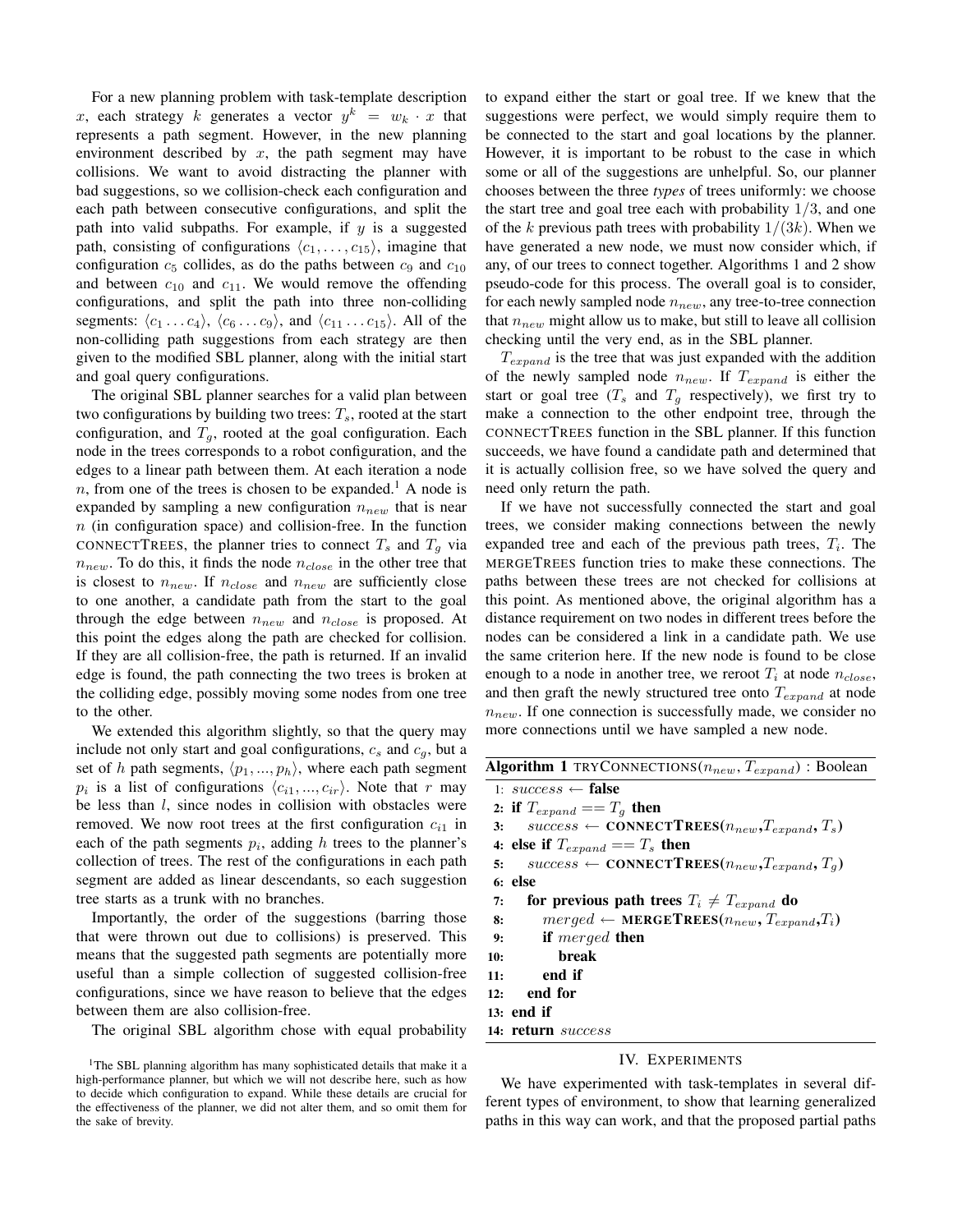# Algorithm 2 MERGETREES( $n_{new}$ ,  $T_{expand}$ ,  $T_{elim}$ ) : Boolean

1:  $n_{close} \leftarrow T_{elim}$ .CLOSESTNODE $(n_{new})$ 

- 2:  $success \leftarrow \text{CLOSEENOUGH}(n_{close}, n_{new})$
- 3: if success then
- 4: REROOTTREE $(n_{close}, T_{elim})$
- 5: GRAFTTREE $(n_{new}, n_{close}, T_{expand}, T_{elim})$
- 6: end if



Fig. 3. Four types of environment for experimental testing. The robot shown in the first two illustrations is a planar mobile arm with varying number of degrees of freedom; in the last, it is a 8-DOF planar arm, with a simple hinged gripper.

can be used to speed up single-query planning. The simplest environment is depicted in figure 1, and the rest are shown in figure 3. Each illustration shows the obstacle placement and the start and goal locations for a particular task instance.

The first environment (depicted in figure 1, bottom) is simply a wall with a doorway in it. The robot is a mobile arm with a variable number of links in the arm, so that we can carefully explore how well the algorithms scale. Experiments done in this very simple domain were intended to be a proof of concept for both the generalized path learning from probabilistically generated paths, and the integration of suggested paths with the SBL planner.

The second domain extends the doorway domain slightly by introducing random obstacles during testing. The task template for this domain is the same as for the previous one, and in both cases training data was gathered in the absence of obstacles. Since randomly placing obstacles may completely obscure the door, we report planning times only for problems for which either the planner alone, or the modified planner, was able to find a solution.

The third domain was designed to show that the learning algorithm can learn more complicated path segments. This domain is tricky because the constrained portion is longer than in the previous examples. This means the learning is more difficult, as the training data is less well-aligned than in the

| domain                | average  | average          |
|-----------------------|----------|------------------|
|                       | planner  | time with        |
|                       | time     | suggestions      |
| 4 DOF door            | $1.5$ s  | $0.7$ s          |
| 5 DOF door            | 6.6s     | $0.7$ s          |
| 6 DOF door            | $38.1$ s | 1.0 s            |
| 7 DOF door            | 189.9 s  | 1.6 <sub>s</sub> |
| 6 DOF cluttered door  | 82.3 s   | $5.3$ s          |
| 4 DOF zig-zag corr.   | $12.9$ s | 2.3 s            |
| 5 DOF angle corr.     | 25.8 s   | 1.7 s            |
| 8 DOF simple gripper  | 78.6     | 52.0 s           |
| 8 DOF simple gripper  |          |                  |
| with 2000 data points | 74.8 s   | $13.7$ s         |

Fig. 4. Planning performance results.

previous cases, where the "tight spot" is generally easy to identify.

The first three domains all share the attribute that there exists a global rigid transform which could be applied to a good path segment for one task instance to generate a good path segment for a new task instance. This is not true of motion planning tasks in general, and our approach does not rely on the existence of such a transform; nonetheless, the fourth domain was designed to show that the technique applies in cases for which such a transform does not exist.

The final domain involves a robot with different kinematics, that has to have a substantially different configuration in going through the tight spot from that at the goal.

A summary of the results in each domain is shown in figure 4. We compare the time spent by the basic SBL planner to the time required by the partial-path-suggestion method, applying each to the same planning problem. Each planning time measurement was an average of 10 training trials, in which the model was trained on 500 data points (except the last experiment, which used 2000 data points), and then tested, along with the unmodified planner, on 100 planning problems. The running times reported throughout the paper for the version of the planner with suggestions includes the time required to generate suggestions for the new problem instance.

Figure 5 shows the time required to extract the constrained portion of each path in order to generate training data, and the time required to train all of the randomly initialized EM models. We used 500 samples with a sample variance of 0.01 for estimating the tightness of each configuration. The zigzag corridor, angle corridor and simple gripper domains use the additional step for increasing collision clearance during the tight spot identification, which makes the process substantially slower. We used 20 random restarts of the EM algorithm. We discuss the details of each domain below.

# *A. The door task*

The doorway in this domain, and the following one, is parameterized by the  $x, y$  position of the door, and the angle of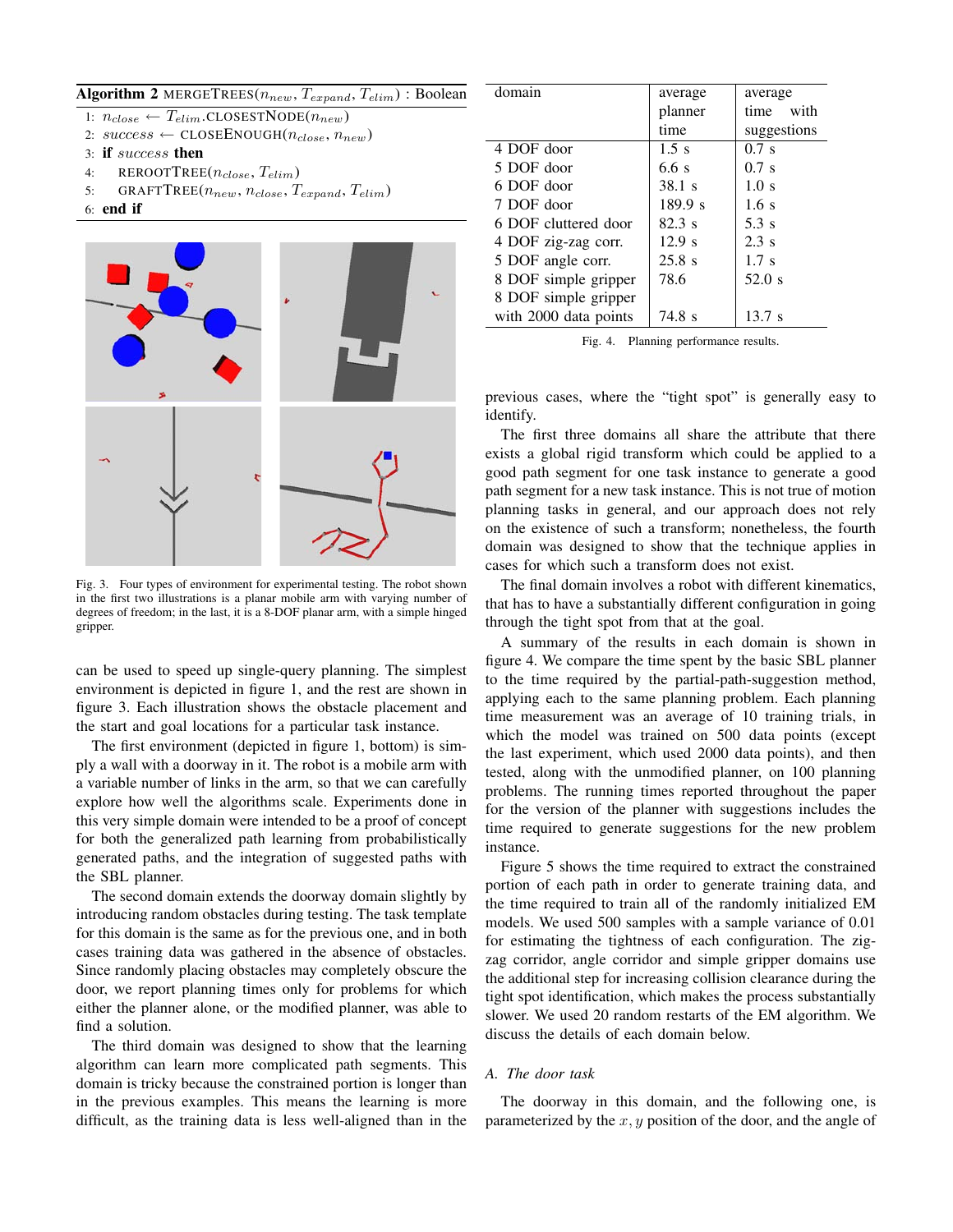| domain               | time to find | time to train    |
|----------------------|--------------|------------------|
|                      | tight spots  | models           |
| 4 DOF door           | $1086$ s     | $204 \text{ s}$  |
| 5 DOF door           | 1410 s       | $221$ s          |
| 6 DOF door           | 2043 s       | 283 s            |
| 7 DOF door           | 3796 s       | $321$ s          |
| 4 DOF zig-zag corr.  | 14588 s      | $1003 \text{ s}$ |
| 5 DOF angle corr.    | 25439 s      | 928s             |
| 8 DOF simple gripper | 42142 s      | 3396 s           |

Fig. 5. Offline learning time.

the wall relative to horizontal. We chose a tight spot segment length of 7 for this domain.

These simple experiments show that the suggestions can dramatically decrease the running time of the planner, with speed-ups of approximately 2, 9, 38 and 118 for the different number of degrees of freedom. For the robots with 4, 5, and 6 degrees of freedom, both methods returned an answer for every query. In the 7-DOF case, the unmodified planner found a solution to 88% of the queries, while the suggestions allowed it to answer 100% successfully within the allotted number (100,000) of iterations.

#### *B. The door task with obstacles*

We also did limited experiments by adding obstacles to the test environments after training on environments with just the door described above. The goal of these experiments was to show that the suggestions generated by the learner are often helpful even in the presence of additional obstacles.

For a mobile arm robot with 6 degrees of freedom, the suggestions allow the planner to find a solution approximately 15 times faster than the planner alone, on problems where either method finds an answer. The unmodified planner fails to find a solution over 4% of the time, whereas the suggestionenhanced planner fails less just 0.3% of the time.

# *C. The zig-zag corridor*

The zig-zag corridor domain was designed to require more interesting paths in order to test the robustness of the parameterized path learning. The robot for this domain has 4 degrees of freedom. The domain has two parameters, the vertical displacement of the corridor, and its rotation from vertical. The rotation parameter is encoded as three separate entries in the input vector: the angle, its sine and its cosine, since each of these may be necessary for the path to be expressed as a linear function of the input. The shape of the corridor is constant. The tight spot segment length is 15.

In this domain, we found that our results were initially unimpressive, due to difficulty in identifying the tight spot in our training paths. The step of pushing paths away from collisions before extracting the tight spot allowed us to improve our results to the same level as those achieved by handpicking the tight spot. With the improved data generated in this way, we find that the speedups are substantial, but less dramatic than the doorway cases. Figure 6 shows an example



Fig. 6. A suggested path segment for the zig zag corridor.

suggestion for this domain. It is clear that the suggestions are providing useful guidance to the planner

If the corridor is no longer allowed to rotate, leading to a one-dimensional input parameter vector, we find that planning time with suggestions is reduced to 1.2 seconds. This suggests that we have increased the difficulty of the planning problem by adding the additional parameters.

# *D. The angle corridor*

The angle corridor domain was designed to be a simple domain that has the property that there is not a single rigid transformation for transforming paths for one task instance into paths for another task instance. In this domain, the robot has 5 degrees of freedom. The task parameters are the vertical displacement of the corridor, and the angle of the bend in the middle of the corridor, which varied from horizontal  $(0^{\circ})$  by up to  $\pm 50^\circ$ . We again see a speedup of roughly 15 times. This demonstrates that our technique does not require that a rigid path transformation exist in order to make useful suggestions in new environments based on experience.

# *E. Simple gripper*

The simple gripper domain was designed to test another kind of added path complexity. This domain is the simple hole in the wall (parameterized by x, y, and  $\theta$ ), but the robot has different kinematics and must ultimately finish by "grasping" a block. We again chose a tight spot segment length of 15.

In this domain, we find that more training data is required to achieve substantial speedup over the unmodified planner; figure 8 shows the performance as the amount of training data is increased. Even with 500 training points, however, the suggestions allow the planner to find a solution in 97.5% of the problem for which either method succeeds, compared to about 92% for the unmodified planner. As the training data increases, the success rate climbs above 99%.

Figure 7 shows example path segments from different strategies in different environments. The path segments in figure 7 are in roughly the right part of the configuration space, but they tend to involve collisions. The colliding configurations are removed, and so the suggested path segments require patching by the planner, they are less beneficial to the planner than a completely connected path segment would have been.

# V. CONCLUSIONS

The simple experiments described in this paper show that it is possible to considerably speed up planning time, given experience in related problems, by describing the problems in terms of an appropriate parametric representation and then